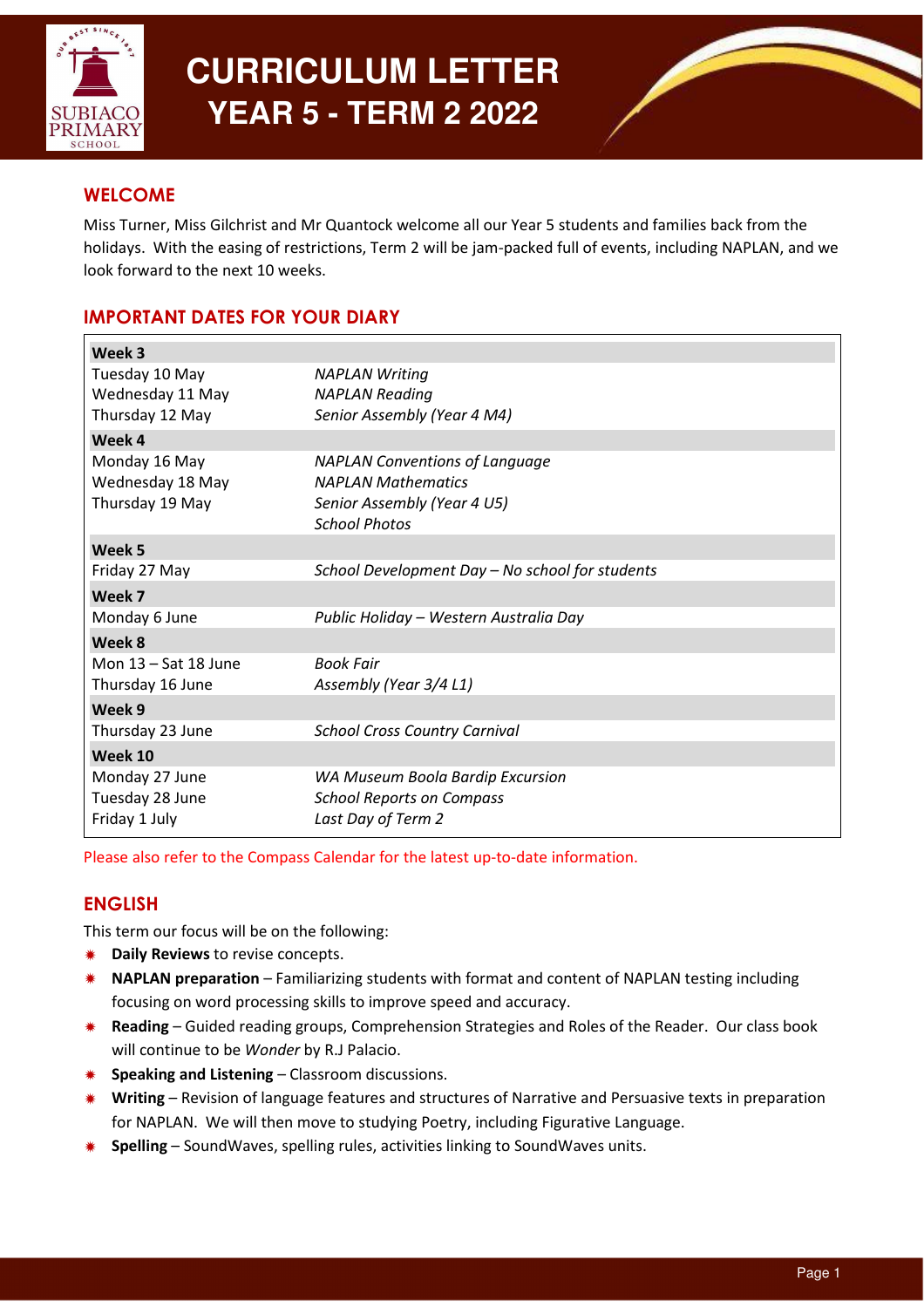# MATHEMATICS

This term our focus will be on the following:

- ✹ Daily Reviews to revise concepts including fluency in operations (Addition, Subtraction, Multiplication, Division).
- ✹ NAPLAN preparation Familiarizing students with format and content of NAPLAN testing including identifying and working through the parts of multi-step problems.

#### ✹ Number and Algebra:

- o Daily Review revision of Term 1 concepts.
- $\circ$  Investigate strategies to solve problems involving addition and subtraction of fractions with the same denominator.
- Measurement:
	- $\circ$  Connect three-dimensional objects with their nets and other two-dimensional representations.
	- o Calculate perimeter and area of rectangles using familiar metric units.
	- $\circ$  Estimate, measure and compare angles using degrees and construct angles using a protractor.

#### **HASS**

This term our strand will be Geography. The Year 5 students will learn about the factors that change Environments and how humans and environments Shape Places. We will also look at natural disasters, specifically relating to Australia such as floods and bushfires.

## **SCIENCE**

This term we will be learning about Chemical Sciences. The Year 5 students will learn about and investigate how solids, liquids and gases have different observable properties and behave in different ways.

#### DIGITAL TECHNOLOGIES (Mr Michael Batskos)

This term Year Five students will:

- Examine binary numbers, and encode and decode messages using a binary character table.
- Collect, store and present different types of data using software and cloud-based graphic design tools (such as Google Sheets and Canva).

#### HEALTH & WELLBEING

The Bounce Back program is a positive education approach to wellbeing, resilience and social-emotional learning and underpins all our Health lessons. This term we will focus on strategies that promote a safe, healthy lifestyle, such as:

- comparing food labels on products; and
- increasing physical activity (including training for Cross Country).

Students will also continue to learn skills and strategies to establish and manage relationships over time, such as:

- exploring why relationships change;
- assessing the impact of changing relationships on health and wellbeing;
- building new friendships; and
- dealing with bullying and harassment.

#### PHYSICAL EDUCATION (Mr Ashley Clancy/Mr Brendan Egan)

This term in Physical Education lessons students will take part in a variety of activities with our focus sports being Soccer and European Handball. Students will be required to perform and refine a variety of fundamental movement skills and adapt them to move effectively in physical activity or game contexts.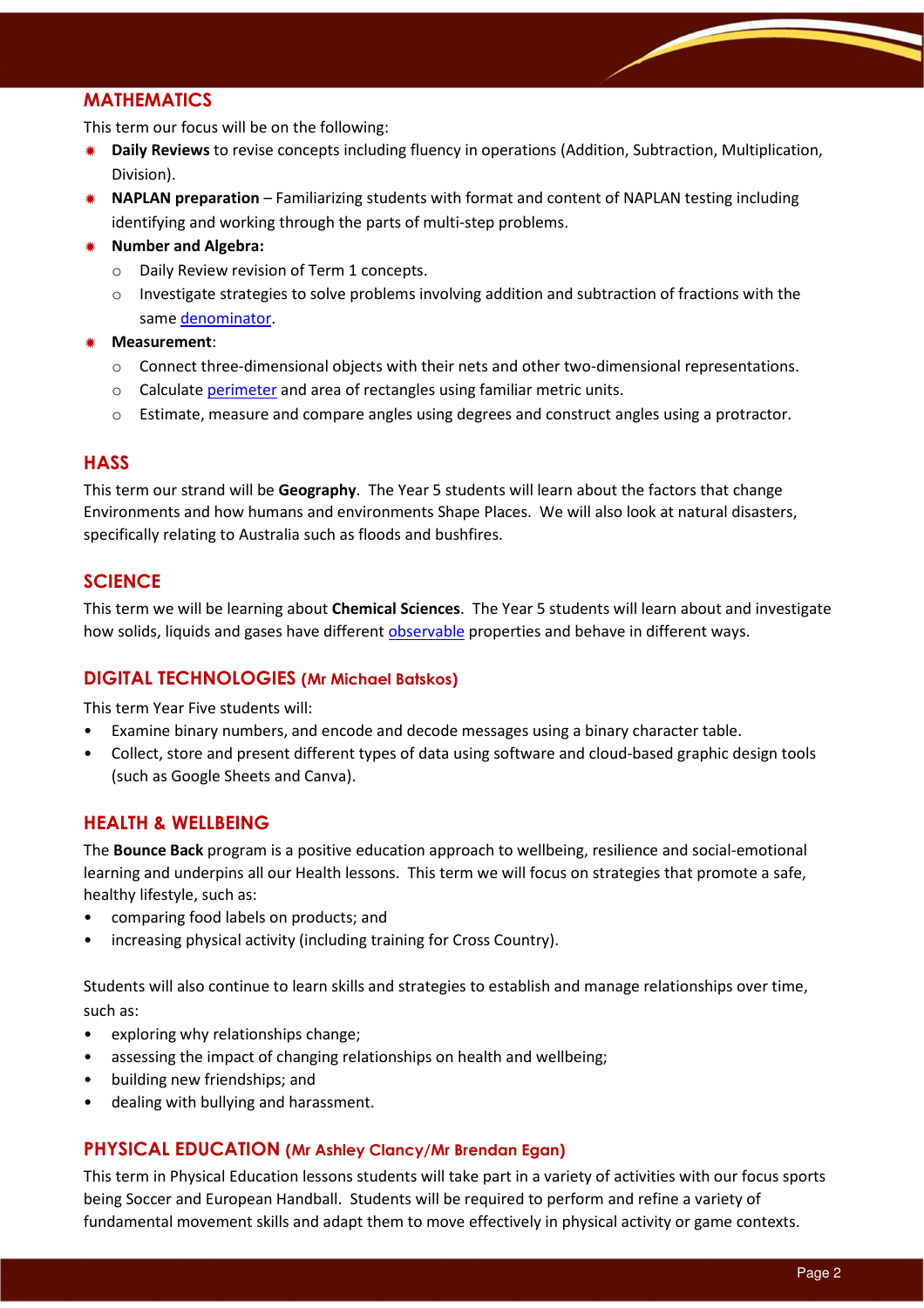Students will also delve into game-specific tactics to further their understanding and development of that sport. Soccer sessions will be run with support from Football West. The students will also be completing training sessions which will be gearing them up to compete in our Faction Cross Country event later in the term.

#### MUSIC (Mr Andrew Angel)

During Term 2, students in Year 5 will:

- Engage in tasks that further develop their performing and creating skills as well as enhance their aural awareness.
- Demonstrate their skills on various instruments by incorporating performances of their own choosing. Students who play instruments are encouraged to play for their classmates or record video performances at home that they will share with the class.
- Continue studying music from the movies. We will listen and evaluate music by John Williams eg., 'Olympic Fanfare and Theme' as well as other well-known pieces. Students will create their own soundtrack to an animation by adding sound effects and music loops.
- Incorporate Book Creator on iPads to keep a running record of their progress and they will be expected to include video recordings of their performances.

CHOIR - Students in Year 4, 5 and 6 are encouraged to join the School Choir on Tuesday mornings at 8:00am in the Music room.

ORCHESTRA - String Orchestra rehearsals take place on Wednesdays at 8:00am in the Music room. All IMSS string students from Year 4, 5 and 6 are expected to attend. Students who learn stringed instruments privately are welcome to attend.

#### ART (Mrs Leith Elliott)

Year 5 Art is all about exploring art from different time periods and cultures which communicate ideas, beliefs and opinions. During Term 2 students will:

- Continue exploring links between Art and Science through the study of (flora) and botanical art.
- Create original artworks using the art elements of line, shape, colour, value, texture and space.
- Invent and design their own hybrid plant specimen and document the 'new plant species' as a botanical illustration.
- Study the artwork of Australian botanical artists Angela Lober, Philippa Nikulinsky and Margaret Flockton.
- Learn basic drawing and watercolour painting skills to create the illusion of depth.
- Use idea generation and design development processes when creating artworks.
- Respond to artwork and making observations about how meaning is communicated using art terminology.

#### FRENCH (Madame Maria)

During this term we will be:

- Discovering the market in the typical French town.
- Learning the vocabulary for fruit, vegetables and other products we buy at the market in France.
- Learning phrases for politely engaging with sales staff in French and asking for what you would like.
- Learning directions and use different prepositions to locate different stalls and produce at the markets.
- Practising shopping at the market.

#### HOMEWORK

Homework this term will include Soundwaves spelling practise, Commonlit activities, and Education Perfect tasks. Reading each night for 20 minutes and Times Table fluency is strongly recommended.